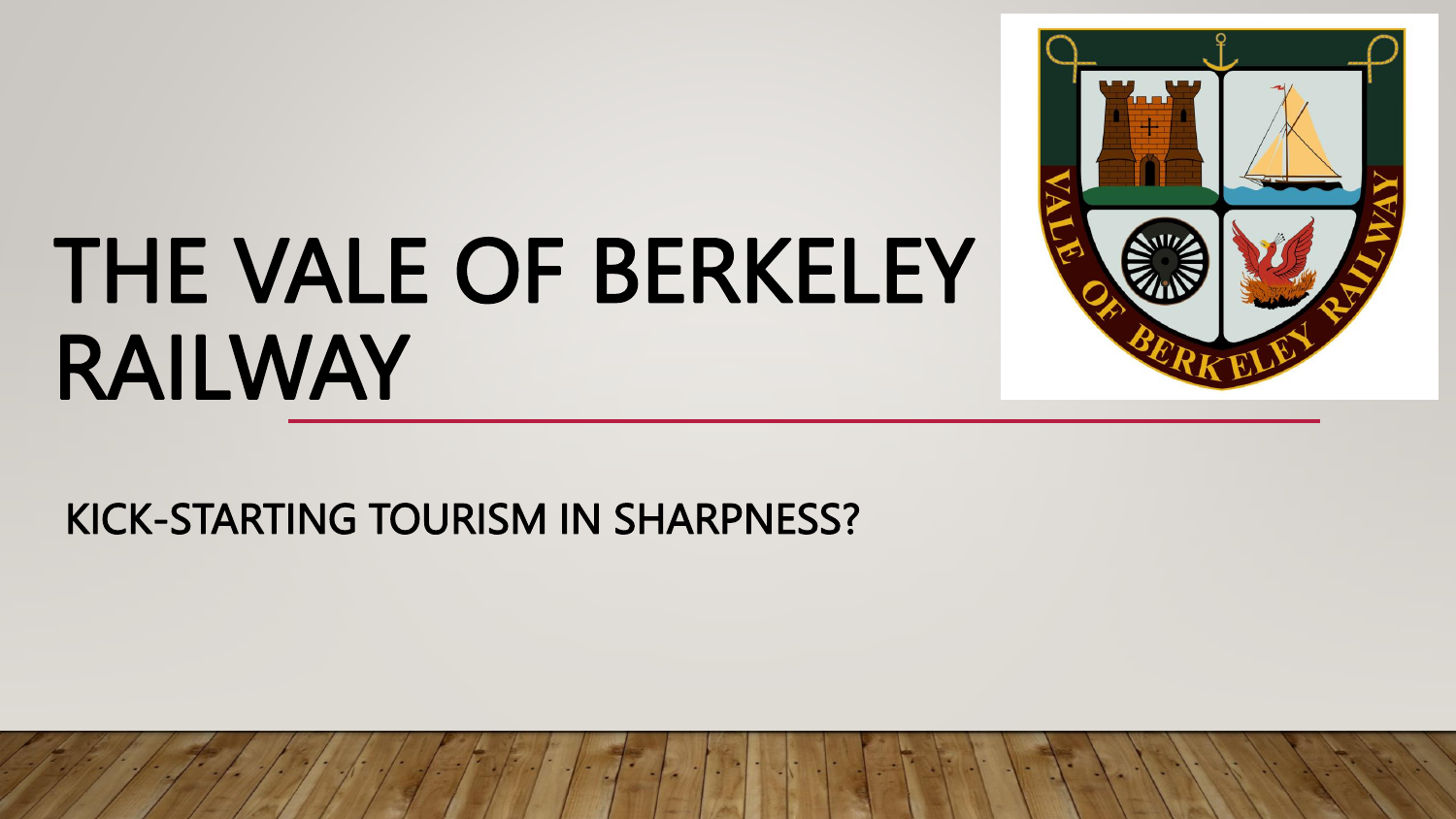#### WHY HERITAGE RAILWAYS ARE GOOD NEWS

- "… [heritage] railways…bring millions and millions into the local economy, I don't think people realise how important they are." (Roger Hine, GM Bala Lake Railway, N Wales)
- "Heritage railways make a major contribution to the economies of the areas they serve …….. the economic benefit nationally is just under £250m." (Parliamentary Report, 2013)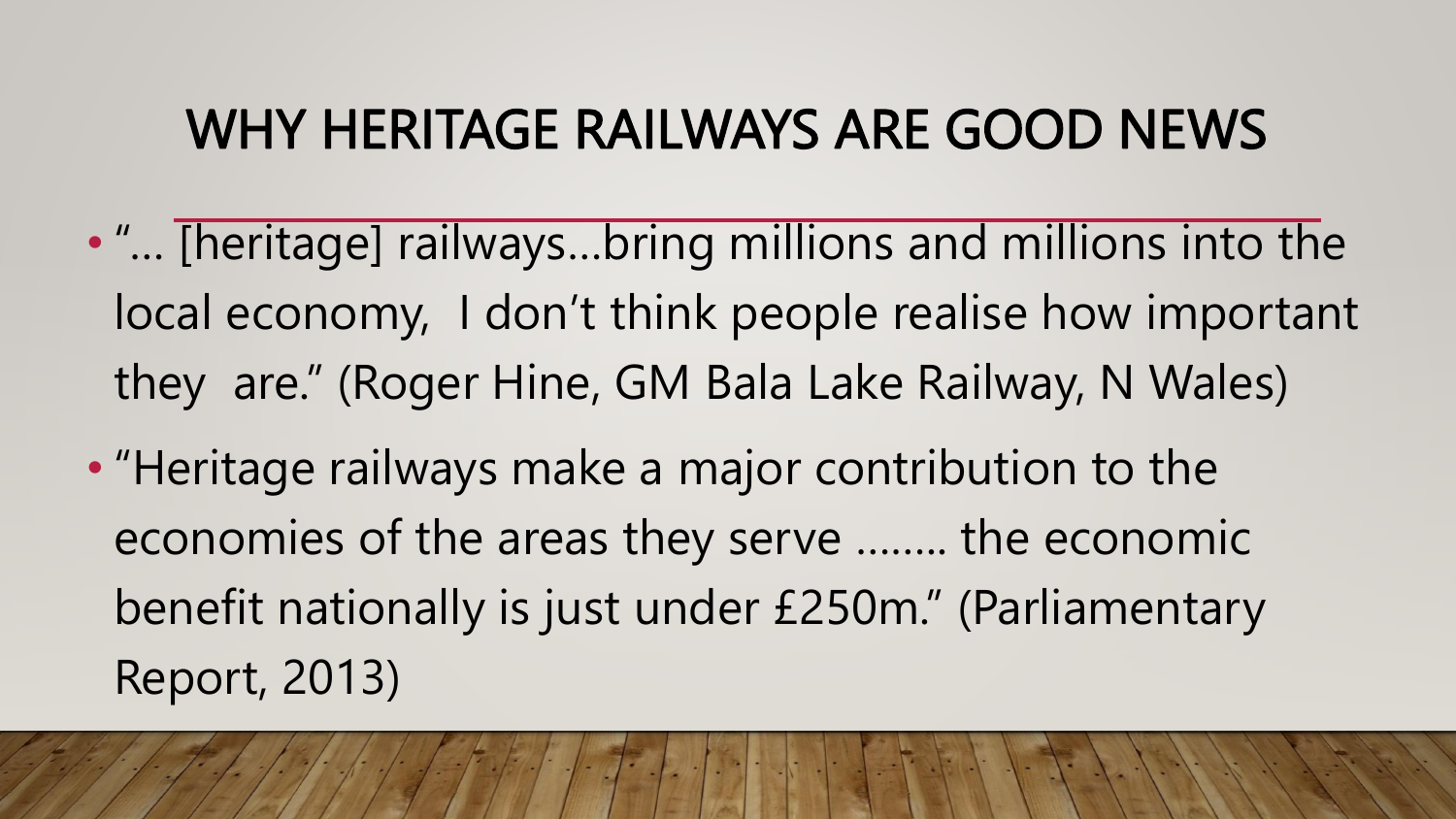### THE MOST VITAL STATISTIC!

•For every £ spent on a heritage railway, £1.70 is spent in the local economy around the railway (Source: Parliamentary Committee on Heritage Railways, 2013)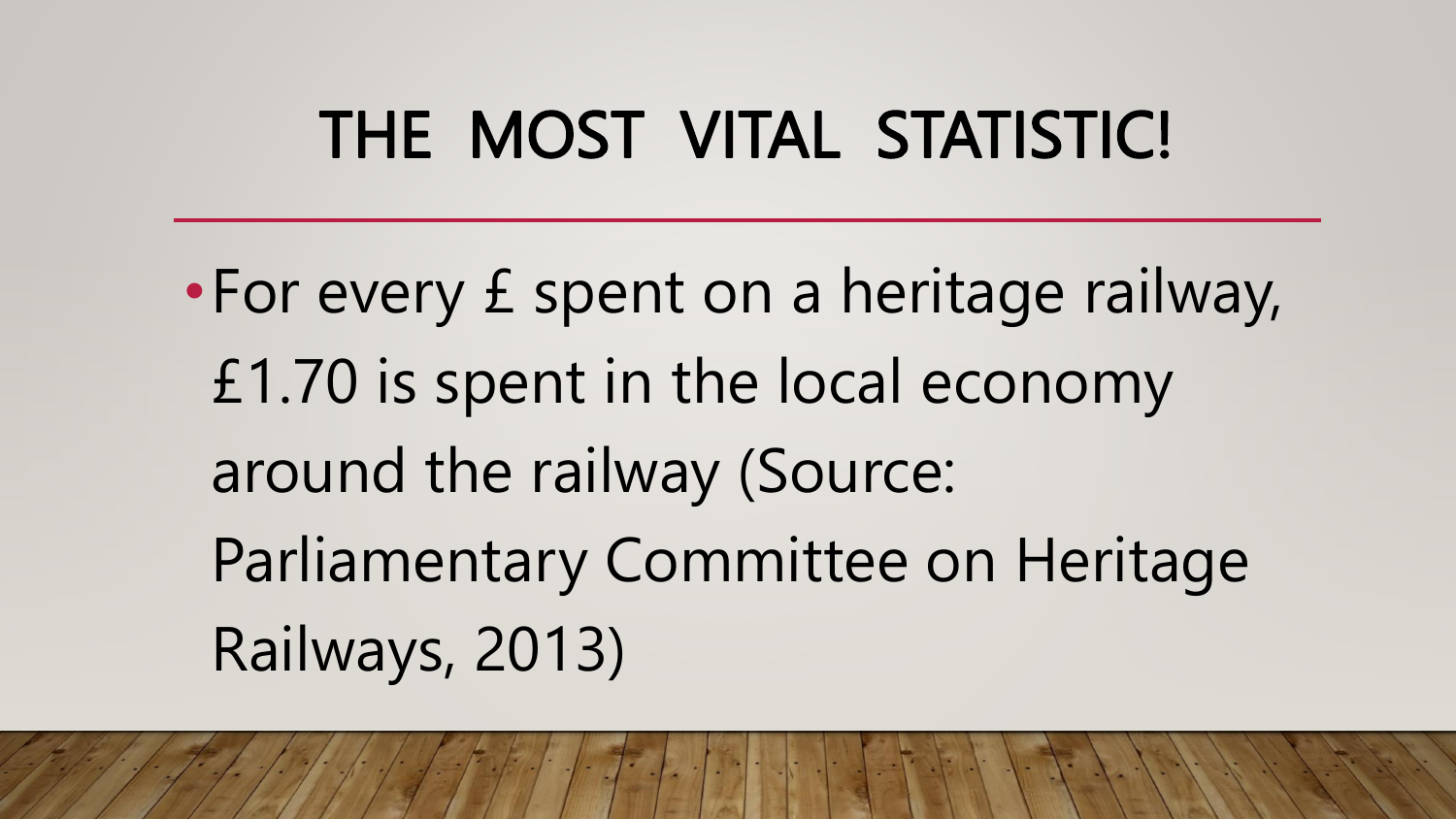# OUR AIMS

- To bring steam trains back to Sharpness and Berkeley by 2020
- To work in partnership with and support other local tourism businesses through an integrated offer for visitors
- To celebrate and enhance the heritage and history of the Sharpness docks area
- To manage access to the area through Park and Ride at

Berkeley Road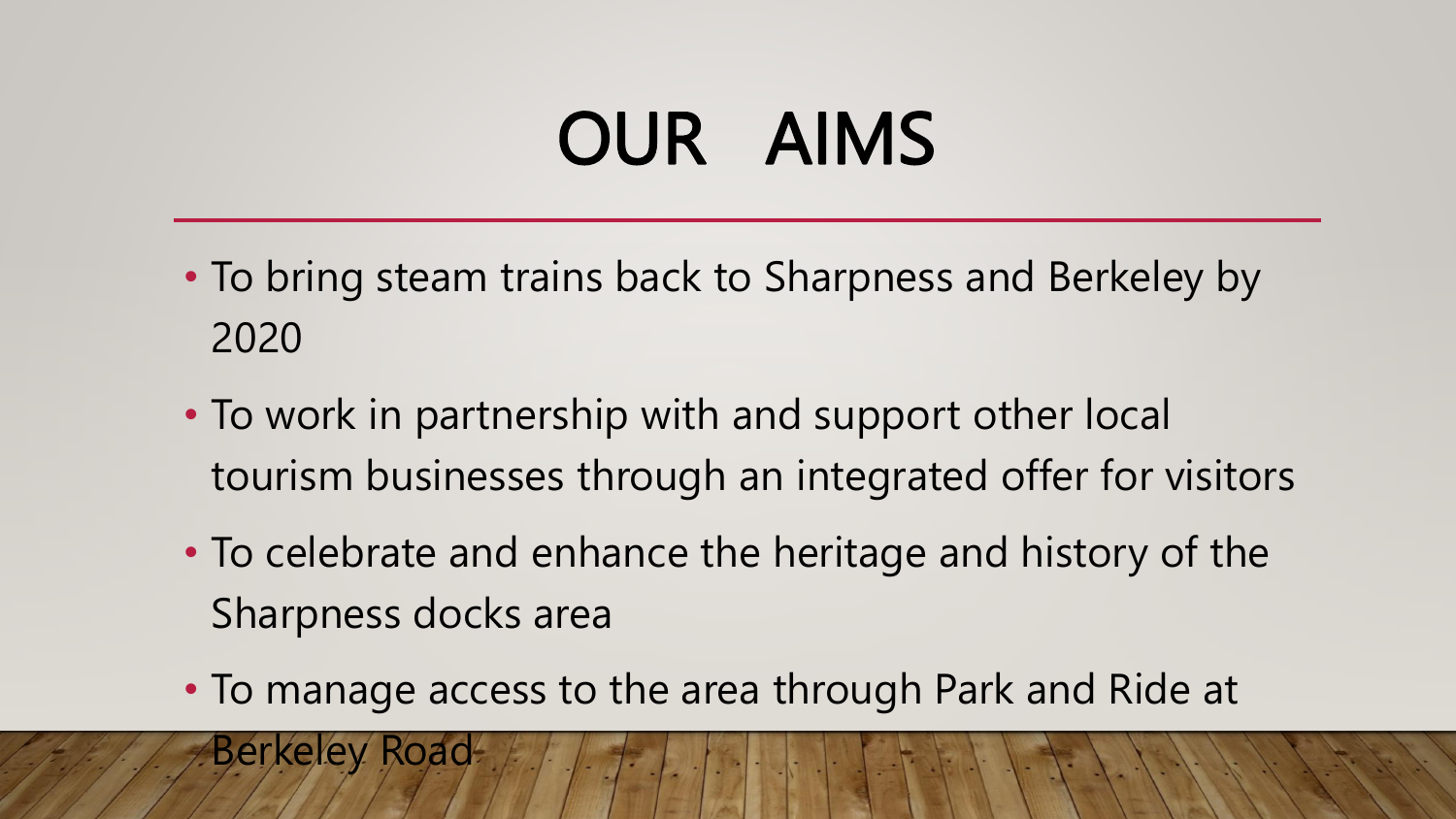# WE WILL…

- Build our base and facilities at 'Forest Sidings' by the docks (start end Sept 2017)
- Rebuild Sharpness, Berkeley and Berkeley Road stations
- Build a Halt at 'Cattle Country' and by the Severn close to the canal
- Relocate the Winchcombe Railway Museum collection to Sharpness as the first stage towards building a substantial and significant museum site dedicated to the railway, canal, maritime and community history of the area
- Encourage community ownership and involvement in building and maintaining stations through 'Friends' groups
- Explore opportunities to reconnect rail services from Sharpness and Berkeley with the mainline (and think about restoring and operating the rail link to the docks)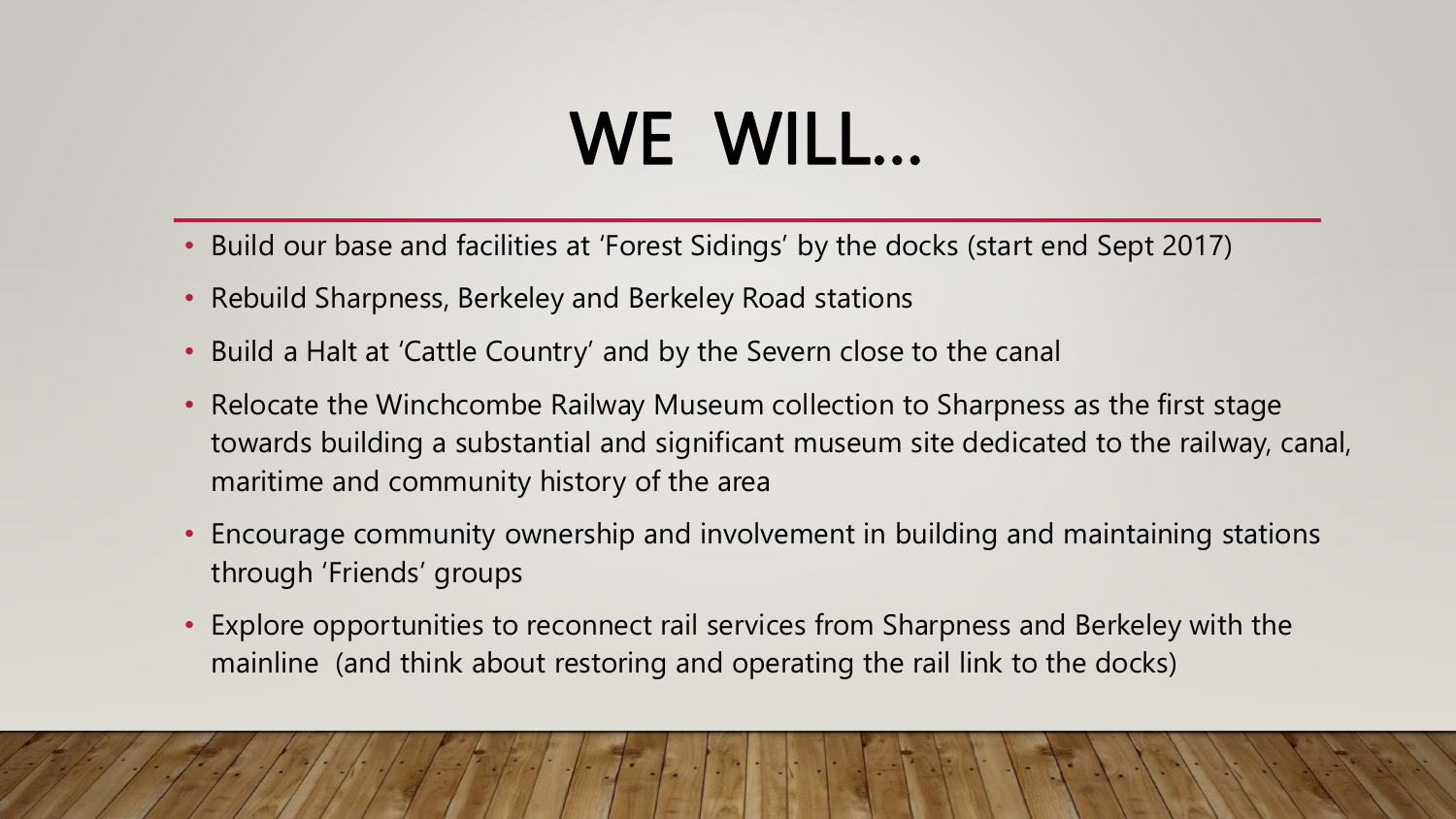## WHAT'S HAPPENING NOW?



- 350 members, 1000 volunteer hours worked every month
- Ecology Survey nearly completed
- Ready for 'Phase 1' Forest Sidings
- Lots of help needed schools, colleges, community organisations!
- Funds for projects signalling, carriages, wagons
- Applications for funding